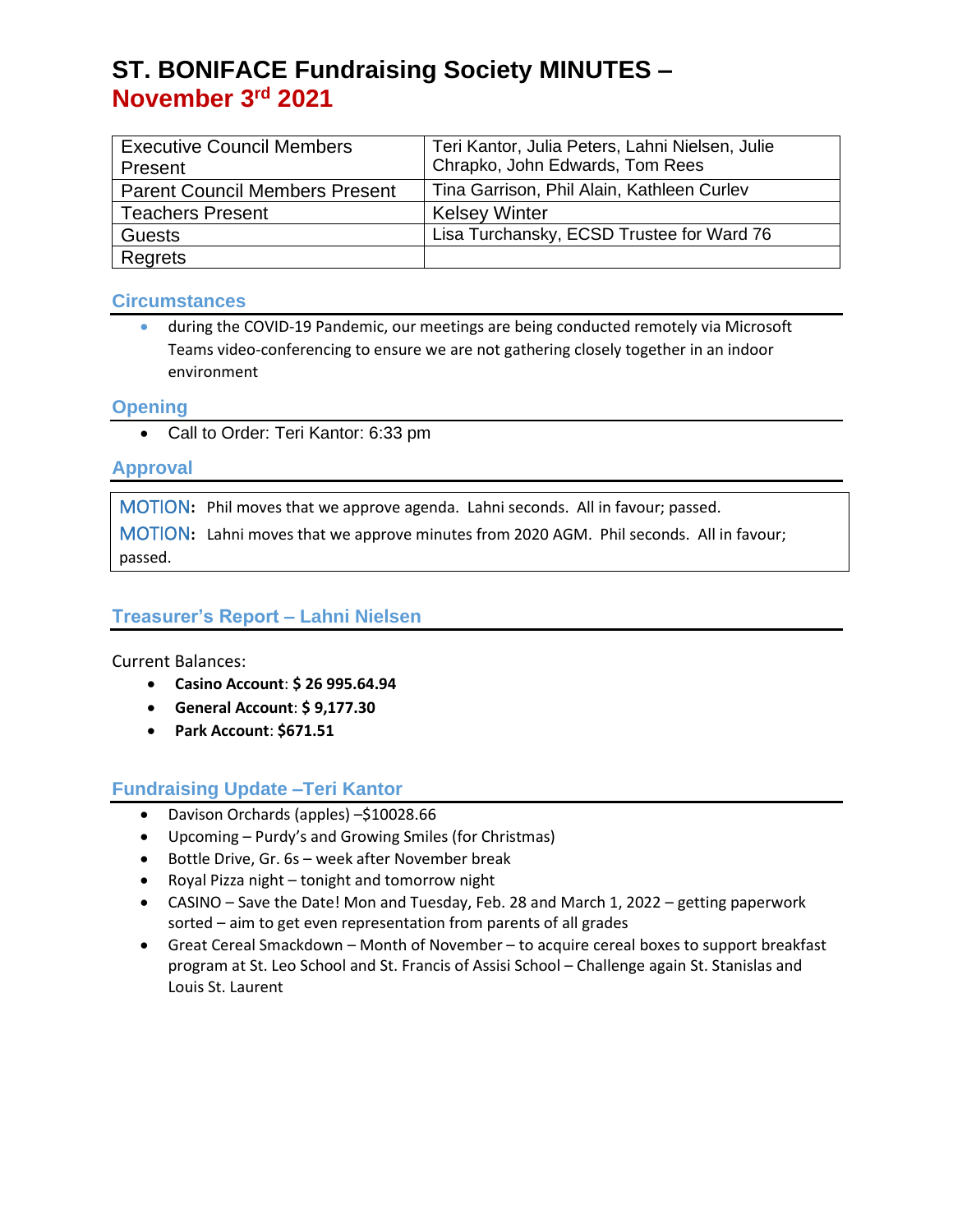# **ST. BONIFACE Fundraising Society MINUTES – November 3 rd 2021**

### **Principal's Report – Tom Rees**

#### Budget Requests

• Art room needs to be restocked (paper, paint, oil pastels, plastercine, etc.), similar to previous years

MOTION**:** Julie moves that we approve \$5000 from the casino account to cover consumable art supplies to restock the art room for the current school year. Tina seconds. All in favour. Passed

• Mrs. Winter addressed council with an explanation of the City Hall School experience that Gr. 6 is part of. Currently in the 2 months of virtual classes, but will be going to City Hall in person in January. The Edmonton Catholic School District has arranged to supply the bus. The overall cost is \$1000 for the class. To help subsidize that cost for parents, asking if School Advisory Council would pay for half of that.

MOTION**:** Phil moves that we approve \$500 from the general account to cover half the cost of City Hall School for the Gr. 6 class. Lahni seconds. All in favour. Passed

- To address some shortfalls in academic development caused by COVID disruptions, especially in the area of literacy and writing – prospect of having an Artist in Residency work with the kids over a few days
	- $\circ$  Marty Chan local author/playwright who would work with all the kids on the writing process and inspire them in the hopes of filling some of the learning gaps experienced during the pandemic

#### **Query**

- question came up about the previous purchase of drama scripts that we couldn't use due to the pandemic ("Annie", for Div. 2 and "Goldilocks" for Div. 1, which we were hoping to produce in the spring of 202)
- Mr. Edwards will look into whether there is an extension that can be granted for those

#### **Old Business**

• We need a new Secretary, so please spread the word!

#### **New Business**

### Potential Future Fundraiser – Popcorn for Movie Night (Tina Garrison)

- Tina has a connection with moviesnacks.ca
- we could promote it to the school for a particular day
- families would order on website using a particular promo code
- 50% of popcorn sales returned to St. Boniface
- discussed possible dates (Valentines, Family Day, Oscars)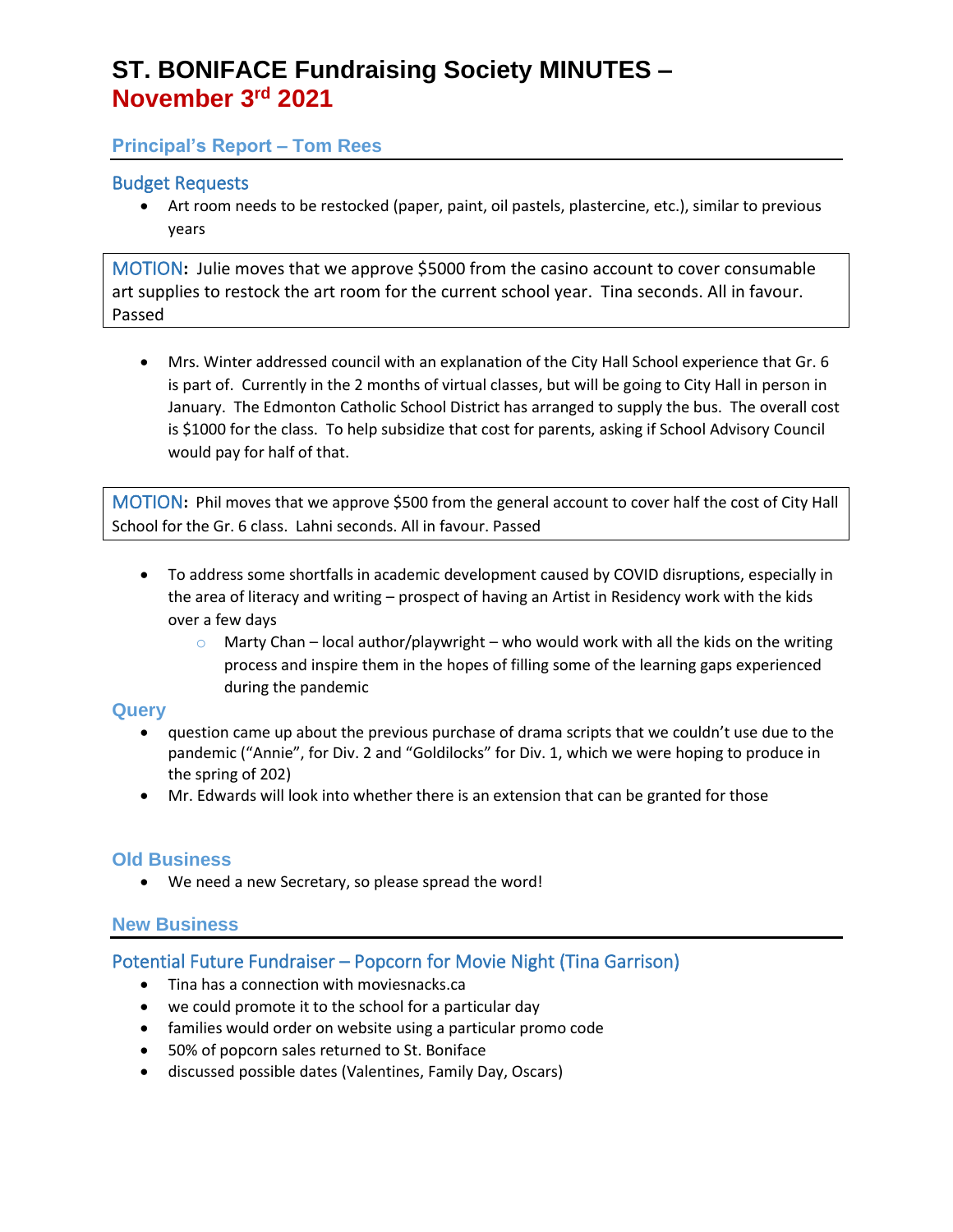# **ST. BONIFACE Fundraising Society MINUTES – November 3 rd 2021**

## Potential Future Fundraiser – Silent Auction (Phil Alain)

- Phil has experience with this type of fundraising initiative
- appeal to St. Boniface community for donations
- set up on social media for people to bid on items
- Timeline: request items in Jan., get it running in Feb., close it in March?
- payment procedure might be tricky (since no etransfer to school…)

## **Adjournment, 7:15 pm**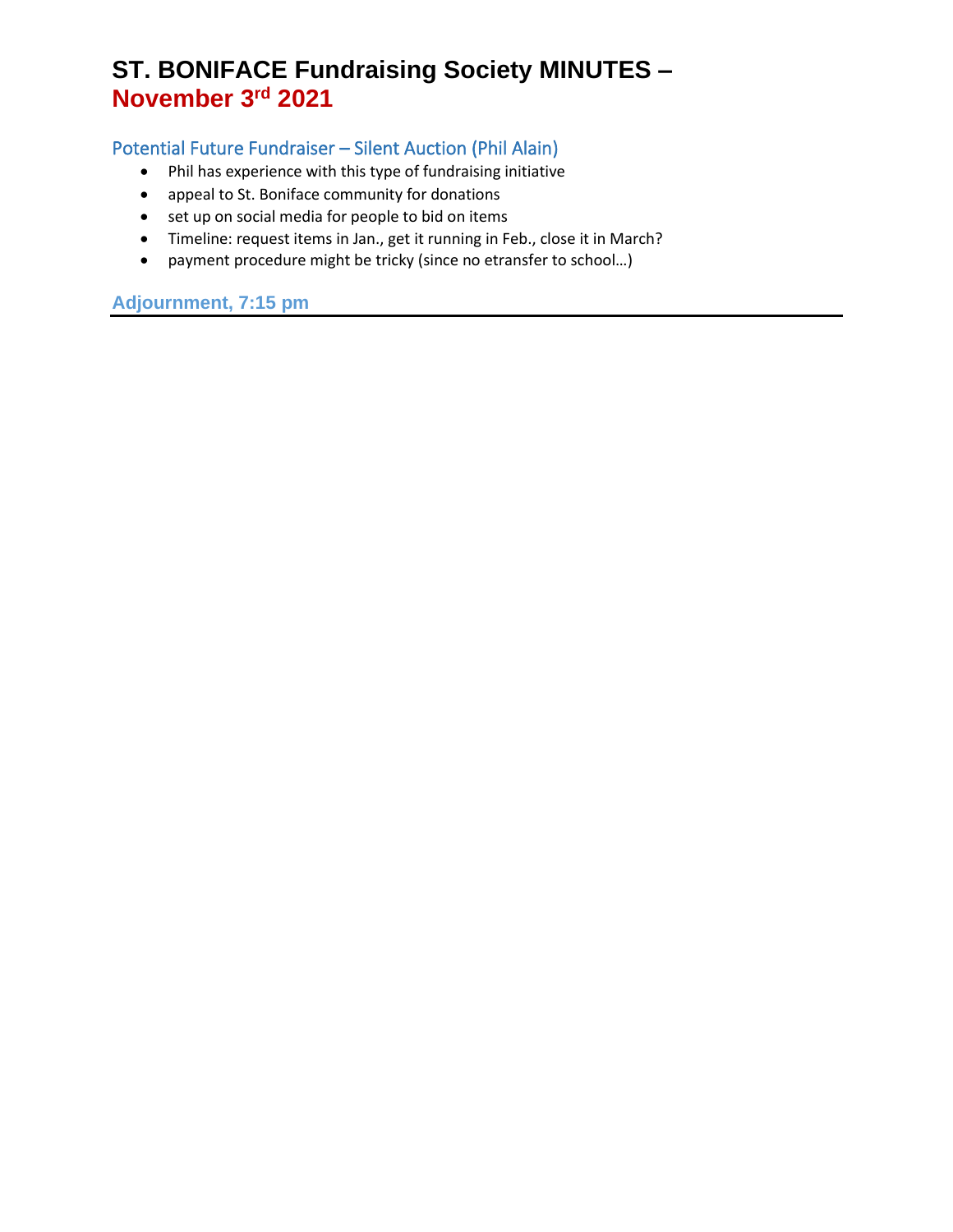# **ST. BONIFACE School Advisory Council MINUTES – November 3 rd 2021**

#### **Circumstances**

• during the COVID-19 Pandemic, our meetings are being conducted remotely via Microsoft Teams video-conferencing to ensure we are not gathering closely together in an indoor environment

#### **Opening**

• Call to Order: Teri Kantor: 7:16 pm

## **Approval**

MOTION**:** Phil moves that we approve agenda. Lahni seconds. All in favour; passed.

MOTION**:** Julie moves that we approve the St. Boniface SAC minutes from the last meetings (September 29, 2021). Lahni seconds. All in favour; passed.

## **Principal's Report – Tom Rees**

#### **Assurance Model (for transparency and accountability)**

- through the St. Boniface website (then "About" and then "School Assurance Dashboard", parents can access provincial, divisional, school-based reporting on satisfaction surveys, PAT results, as well as budget breakdowns
- St. Boniface continues to do well in the surveys, with rates consistently higher than the divisional average, and with a consistently high response rate

### **St. Boniface Website**

- Mr. Edwards has done an excellent job at creating/maintaining an excellent website for our school
- please promote it as an excellent resource

### **Student Numbers/Budget**

- adding an EA to help support K and Gr. 1 (as students are starting out with a educational deficit as a consequence of COVID disruptions to their learning)
- Student numbers are lower this year (168) and will likely drop again for next year as a large Gr. 6 class will be leaving
- As an IB school, we have no particular catchment area (anyone can come), but we also don't want to be seen as poaching students from other Catholic Schools
- Will be meeting the with Community Division to see how we can best promote the school
- The key is to get prospective families inside the school (for a tour, etc.) as more often than not, once a family sees the school first-hand, they want to come
- Julie suggested that there may be opportunties to attract students from over-subscribed schools (like Monsignor Fee Otterson)
- will be promoting via the regular Open House (it would be great if it could be in-person) and will be looking for help from the current parent community to promote our school (word-of-mouth promotion is so valuable)